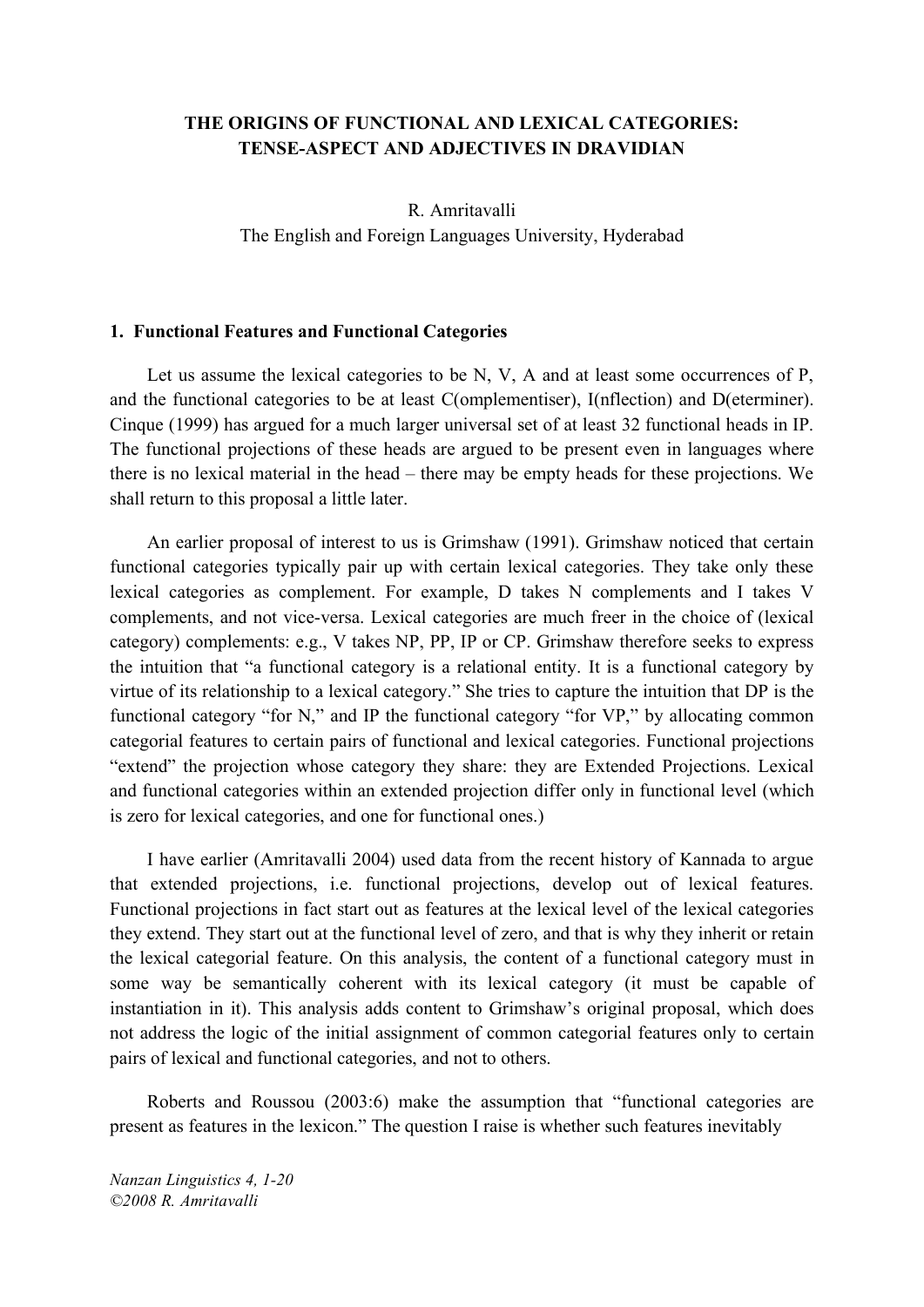find expression only in functional projections, in particular as clausal projections, with each feature housed in its functional category in the clause. I suggest that functional features can be realized at least three levels: the lexical level, the morphologically identifiable but subclausal level, and the clausal level. At the subclausal levels, we see feature syncretism – i.e. more than one feature expressed at a single position or head – of the sort proposed by Giorgi and Pianesi (1997:13 ff.). To make this argument, I shall take you through some facts about the Kannada clause and its history.

In the first part of this paper, I shall be concerned with I and C, and in the second with the lexical categories of A and P, drawing on the work mentioned in the references.

What is the nature of I in Kannada? Let us first look at the current language. The affirmative verb is a stem followed by a tense/aspect marker followed by agreement:



 $(1)$  bar - utt - aane come nonpst 3msg

'(he) comes'

- $(2)$  ba(r) -nd -anu come past 3msg
	- '(he) came'

Now let us try to introduce negation into this structure. We find (3) and (4) as the negative counterparts of  $(1)$  and  $(2)$ :

- (3) bar -uva -du illa come nonpst ger. neg 'does not come' (lit. 'coming not') (4) bar -Ø -al illa
	- come past inf. neg

'did not come' (lit. 'come not')

Comparing (3) and (1), we find a shared specification in their verbal complexes for *non-past*. But what looked like non-past Tense in (1) cannot be Tense in (3). We may consider the Tense node to be a specification for two kinds of features: finiteness, and time or temporal features. Finiteness we take to be a feature that "anchors the sentence in time," relating it to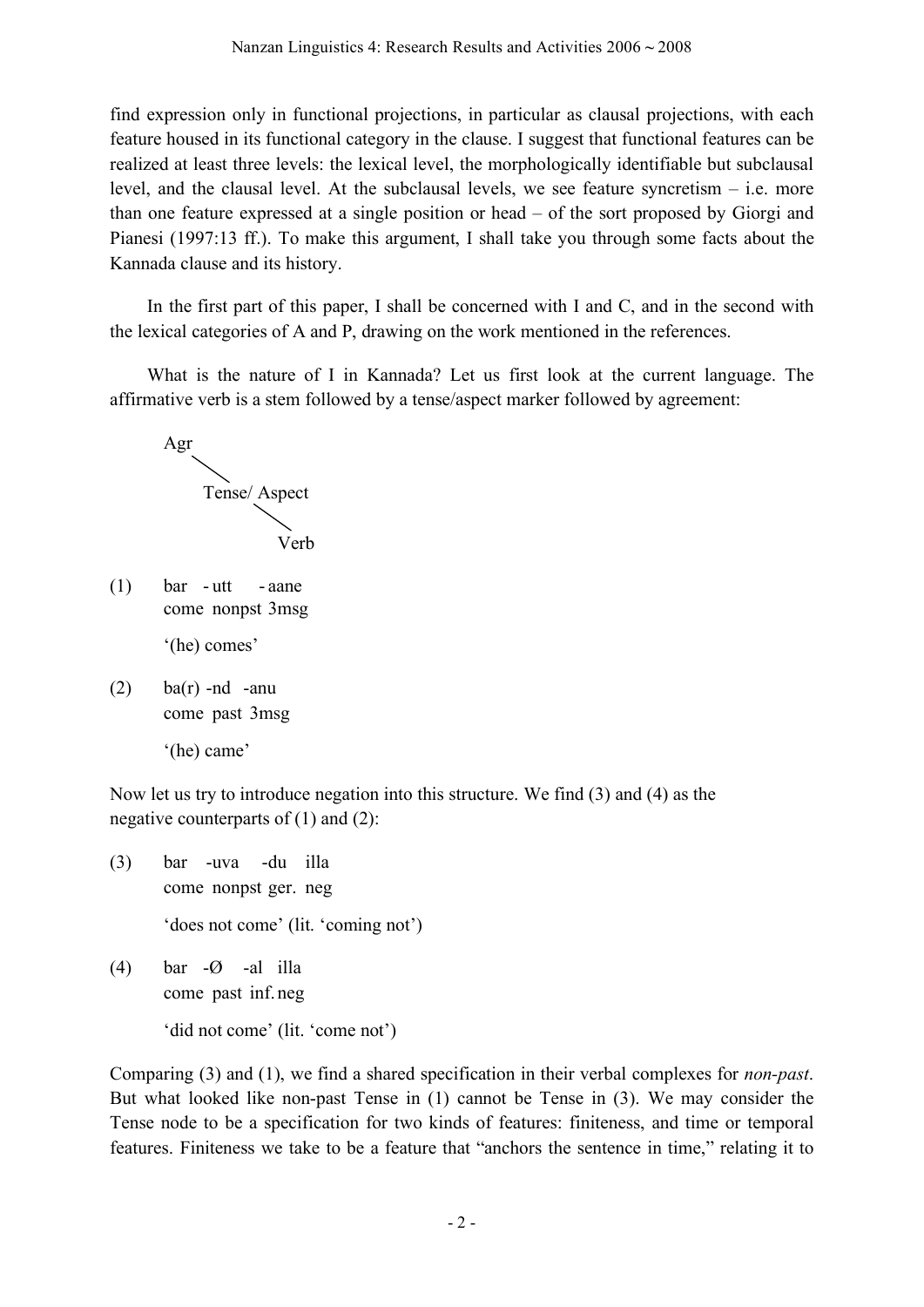the moment of speech. But in (3) we have a form of the verb that is a gerund, and gerunds are not finite forms (the gerund *John's falling in love…*is not anchored in time, so it can have occurred *yesterday: …surprised me,* or it can occur *tomorrow: …will surprise me,* or *right now: …surprises me*). So the node we labelled "Tense/Aspect" must really be an Aspect node, if (1) and (3) are not to be radically different in clause structure. Gerunds can have aspectual specification, as *John's having fallen in love* shows.

Similarly, in (4) we have a non-finite verb form, an infinitive, which we shall assume is specified for perfect aspect. (We can show that the case-marked infinitive is specified for future aspect; and infer that the non-case-marked infinitive, which occurs in contexts like the passive, is perfective.) We now have a fragment of a tree:

(5) Aspect



where the verbal complex is a gerund in  $(3)$ , an infinitive in  $(4)$ , and in  $(1-2)$ , we shall say that it is a participial form – a present participle in  $(1)$ , a past participle in  $(2)$ , without going into the details of the motivation for this.

What about the node above Aspect? This is agreement in the affirmative forms; let us assume that agreement is a reflex of finiteness. But in the negative forms there is no agreement. There is only the negative word itself. Comparing the affirmative and negative sentences, the affirmative sentences each have a time-indicator and a finiteness indicator. In the negative sentences, we have an Aspect node, giving us the time-features. We need a finiteness indicator. Let us say then that here the negation itself, like agreement, serves to indicate finiteness:

(6) Finiteness  ${Agr / Neg}$ Aspect

We can add one more "value" to the finiteness head: the modal. Modal sentences in the current language consist of a (bare) infinitive verb complement to the modal:

(7) bar - (al) bahudu / beeku come inf. may must 'may come / must come'

Verb

We may propose that the finiteness head is actually a "MoodP," which can host negation, modality, and – as a reflex of indicative mood – agreement. Thus we revise  $(6)$  to  $(8)$ :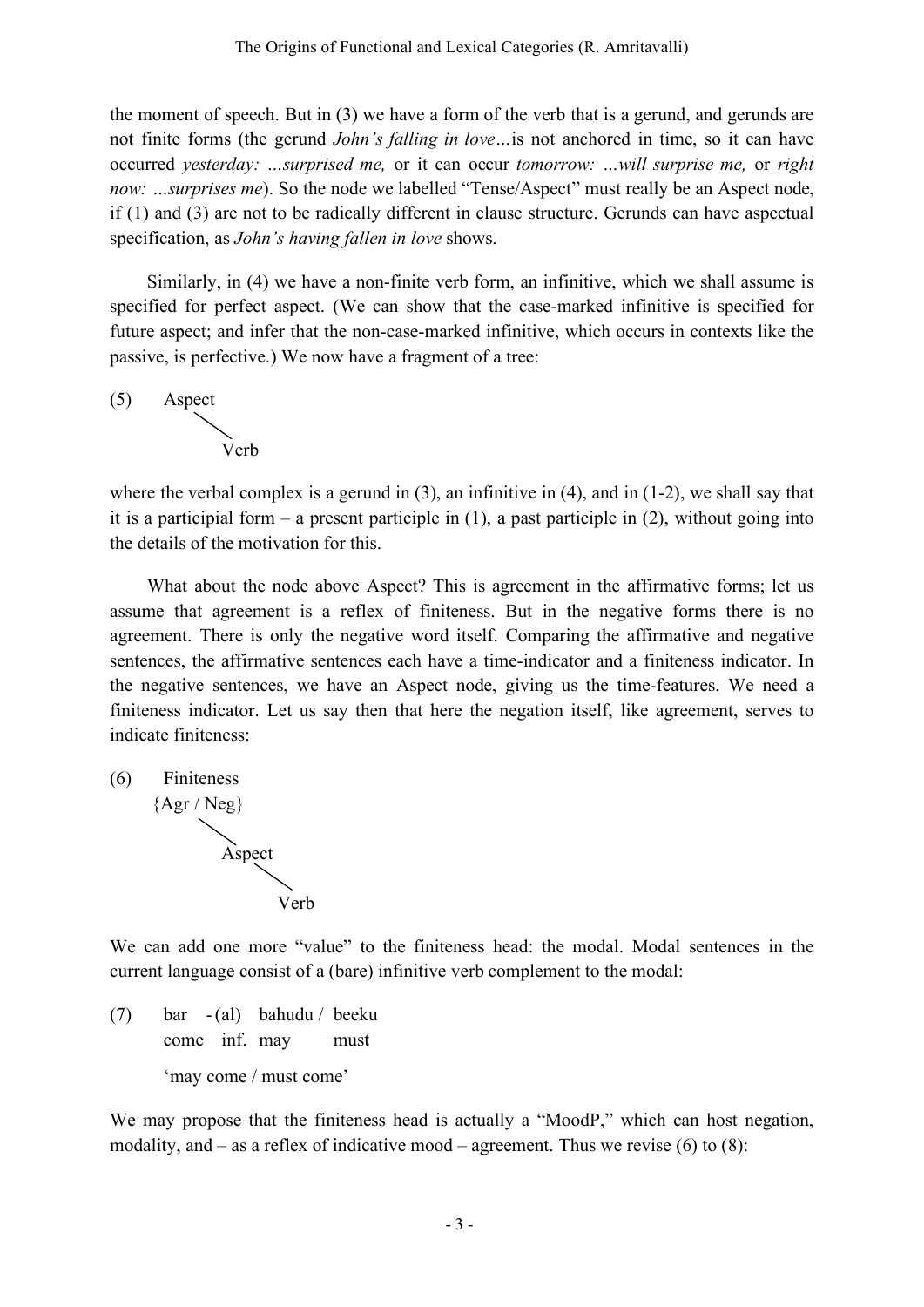

### **2. Finite and Non Finite Neg in Kananda**

To say that Neg *illa* is a possible value of the finiteness head is to say that it carries a finiteness feature. Then it should not occur in non-finite complement clauses. So it cannot occur to indicate negation in (9):

(9) \* avanu<sub>i</sub>  $[Ø_i$  bar -al illa ] prayatnisidanu he come-inf. neg tried

'He tried not to come.'

Indeed, *illa* cannot occur within its own complement, which is a non-finite verb (cf. 3-4). Thus double negatives cannot be formed with two *illa*s in Kannada, and contrast in this respect with English *not…not* constructions:

- (10) \* avanu bar -uva -du illa illa he come nonpst ger. neg neg 'He doesn't not come.'
- (11)  $*$  avanu bar - $\varnothing$  -al illa illa he come past inf. neg neg 'He didn't not come.'

The Neg licensed in non-finite contexts is an (infixed) element -*a*, seen in the non-finite complement in (12), and the double negations in (13-14).

- (12) avanu<sub>i</sub>  $[*O*<sub>i</sub> bar- a -dee ira-lu] prayatnisidanu$ he come-neg part. be- inf.tried 'He tried not to come.' (lit. 'to be without coming')
- (13) avanu bar- a -dee ir- uva -du illa he come neg part. be- nonpst ger. neg

'He doesn't / won't not come' (lit. he doesn't be without coming)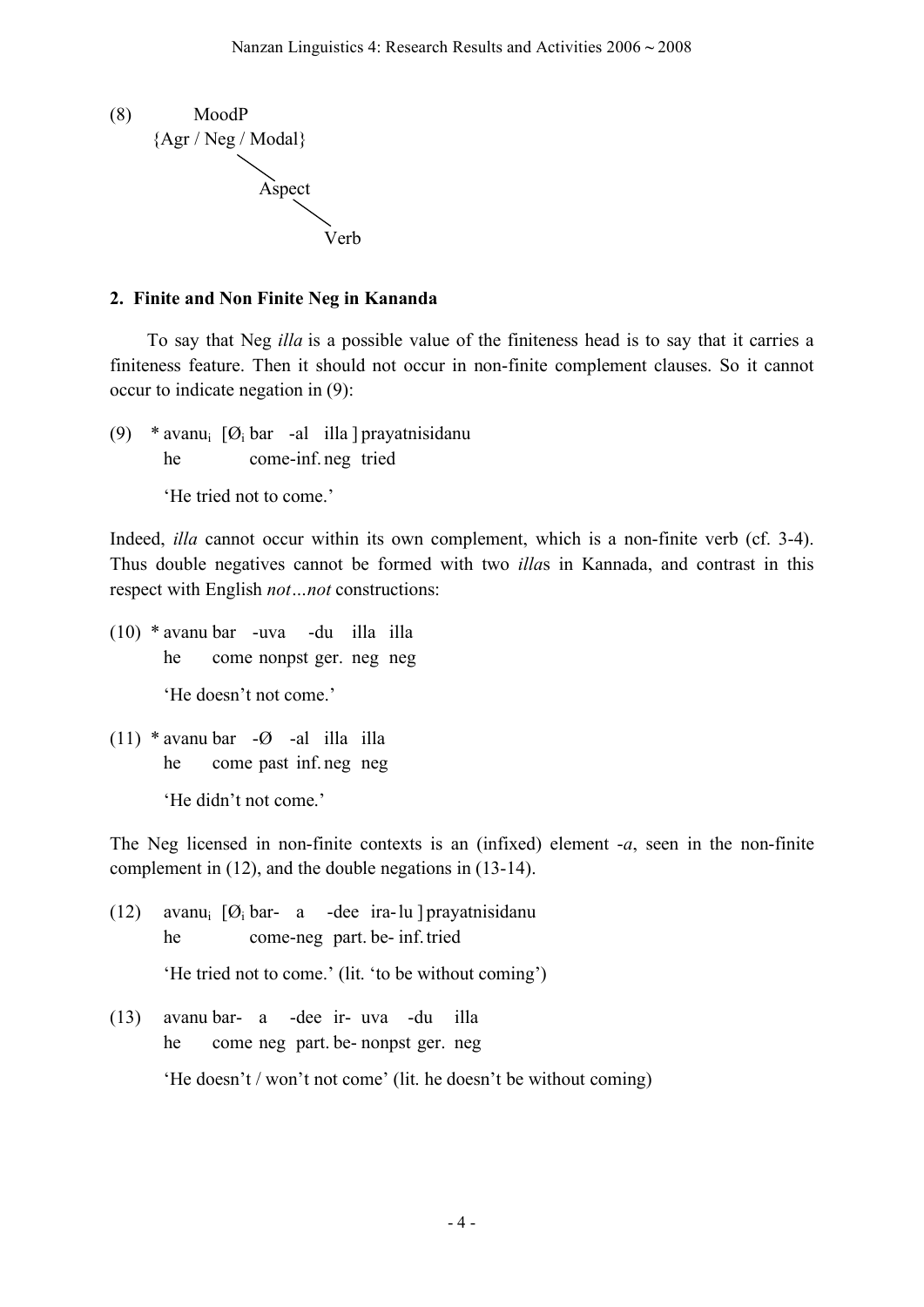(14) avanu bar a -dee ir- -Ø -al illa he come neg part. be- past inf. neg

'He didn't not come.' (lit. he didn't be without coming)

So Kannada has two negative forms, one in finite contexts, another in non-finite contexts, as some other languages also do.

The interesting point is that the finite Neg *illa* is a relatively recent innovation in the language. At an earlier stage, the Neg -*a* used to occur as main clause negation, and as the complement of agreement (cf. 15-16). (Recall that Neg is now in complementary distribution with agreement.). (In (15), the negative morpheme occurs inside the stem *bar*- 'come'. But this might be a peculiarity of the verb *bar*- 'come;' the negative -*a* occurs outside of other verb stems, cf. (16).)

- (15) ba- a- r- anu come neg 3msg '(he) not come'
- (16) maaD-a- nu do neg 3msg

'(he) not do'

We notice that there is no specification for time – tense or aspect – in these verb forms. Indeed, such negative forms were completely free with respect to tense interpretation. (They can be translated as a set 'did not come, does not come, will not come ….' A better way to understand them is to compare their freedom of time interpretation to participial negation: 'unseen by anyone, John tries/ tried/ will try to …')

We can also see that the position of Neg in the verbal complex (16), taking the verb stem as its complement, is the position where Aspect occurs in the current language in (1-4). Indeed, at this earlier stage of the language, negation and aspect were competing for the same position in the verbal complex, as (17) shows:

| $(17)$ maaD-id- anu  |                      | $maaD-uv-$ anu        |                         | maaD- $a$ - nu |                |         |
|----------------------|----------------------|-----------------------|-------------------------|----------------|----------------|---------|
|                      | $\omega$ perf. 3msg. |                       | $\omega$ imperf. 3 msg. |                | do             | neg3msg |
| $^{\circ}$ (he) did' |                      | $^{\circ}$ (he) does' |                         |                | $(he)$ not do' |         |

Since aspect provides the time specification features in the Kannada clause, negatives such as (16) were not marked for time; and negation cooccurred with agreement.

Modality also co-occurs with agreement at this stage of the language. The modal construction (18) is now archaic, the preferred construction being (7) above, repeated here as (19):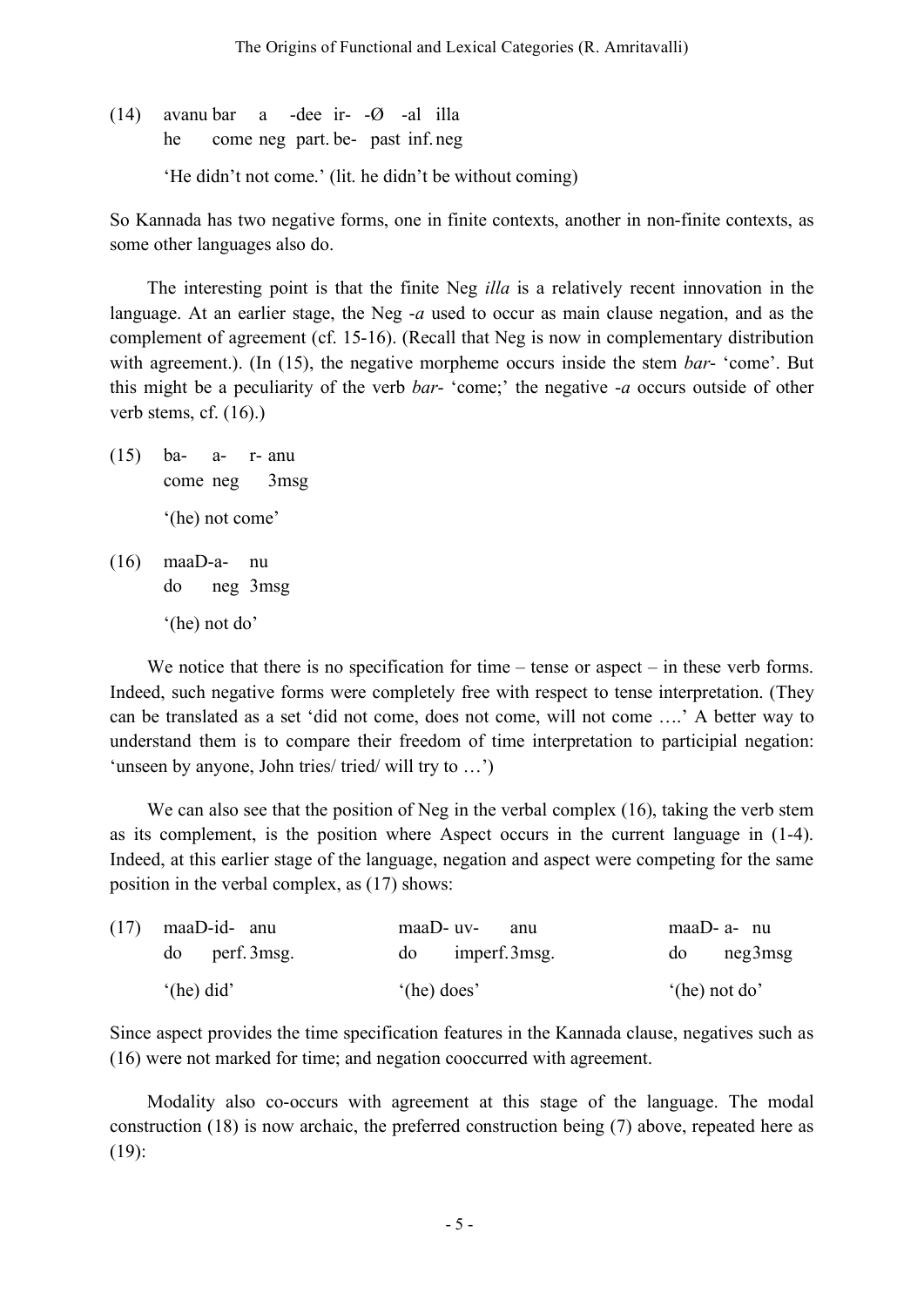- (18) maaD-i- aa -nu do perf may 3msg '(He) may do'
- (19) bar- (al) bahudu / beeku come inf. may must 'may come / must come'

(In (18), the verb stem occurs in an invariant perfect form, which does not contribute to the interpretation.)

#### **3. The Emergence of MoodP**

How do we describe these historical changes, and what do they tell us about the nature of language change?

Consider first finiteness marking. Earlier, every finite clause had overt agreement morphology; currently, negative and modal clauses are not overtly marked for agreement. Suppose we represent the earlier structure as in (20), comparing it with the current (8), repeated here as (21).

(20) Fin.feature: Agreement Modal Aspect {temporal aspect, negation, …} Verb (21) MoodP {Agr / Neg / Modal} Aspect (temporal) Verb

Informally, the possibilities for finiteness marking have widened or expanded in some way. But this cannot be simply a result of a change in the Finiteness/Agreement projection in (20). For if the finiteness projection continues in the same position as in (20), and the only change is that it becomes "more expansive" such that it is satisfied by a modal or Neg element as well as by agr, we should expect the language to permit just the minimal change, and to let the Neg and modal elements "move over" and up into the position occupied by agr in (20). That is, agr would become "optional" in (16) to yield (22i), and instead of (18) we would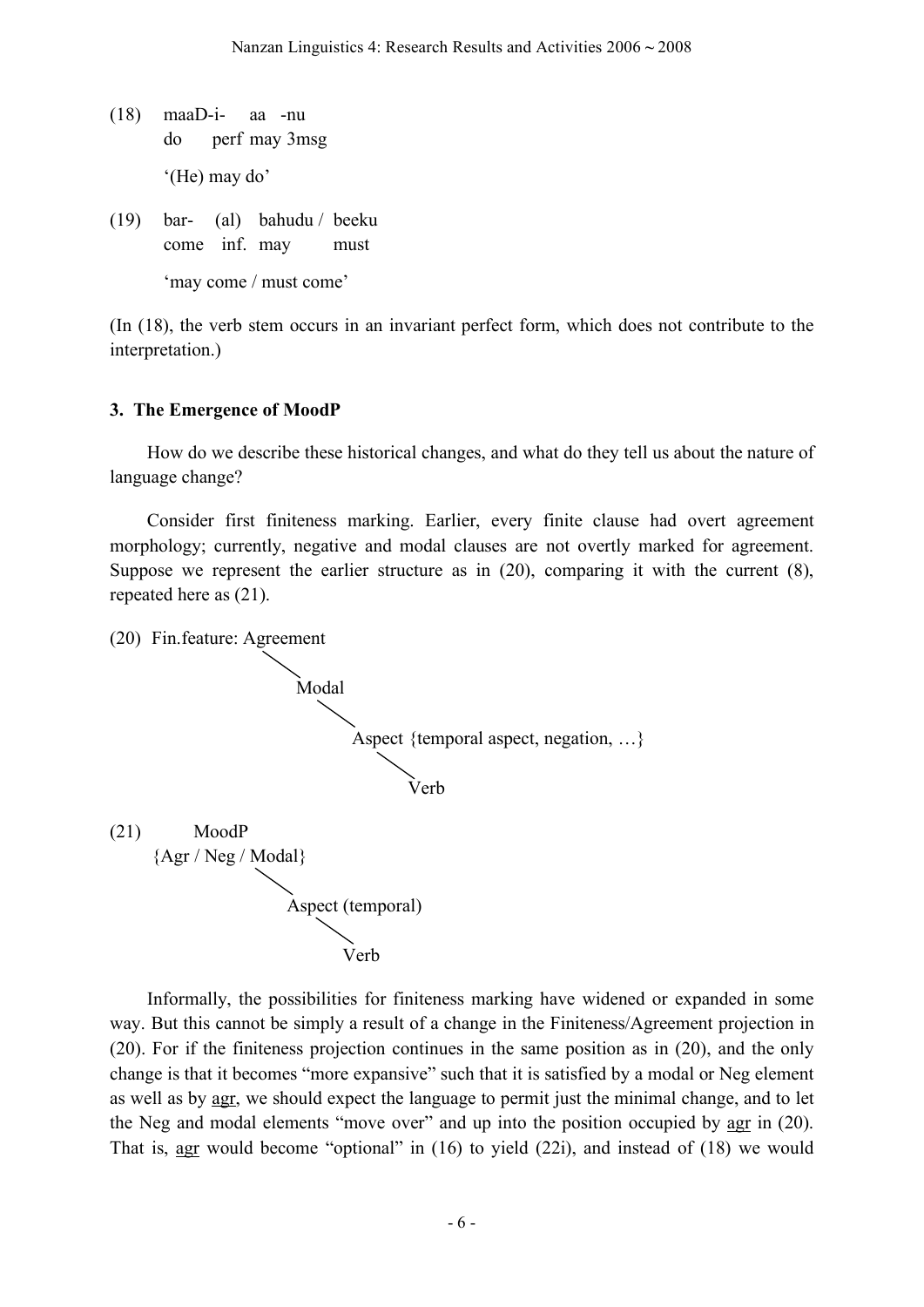expect (22ii). But these forms are never attested.

| $(22)$ i. * maaD-a | ii. $*$ maaD-i-aa |
|--------------------|-------------------|
| make neg           | make 'may'        |
| *'not make'        | * 'may make'      |

A stronger inference is necessary: that the finiteness feature has relocated itself further "up" the clause. The migration of the finiteness feature out of AgrP into a new functional projection explains why finiteness is no longer identified exclusively with agr. Upward movement is in line with Roberts and Roussou's (2003) observations (pp.36, 74) that the diachronic movement of a morpheme is always upward, and grammaticalization is always upward, "in such a way that certain features (e.g. mood features) formerly associated with a lower head become associated with a higher position."<sup>1</sup>

Indeed, what we are witnessing is the creation of a MoodP. Simultaneous with the relocation of finiteness is an expansion in the range of elements that signal finiteness, and a reinvention of the lexical forms of modal and Neg, which now become free, lexical forms (in an instance of grammaticalization), different from the earlier bound forms. Why should these developments have followed the relocation of finiteness?

It seems that (with the moving up of finiteness) Neg and modal also need to relocate upward, perhaps because these elements are generally attracted to "Tense," which for Kannada we shall interpret as "Finiteness." Modals are merged directly into T in languages like English; and we recall that Laka (1990) codified the observation that Neg is generally in the c-command domain of Tense as the Tense C-command Condition.

Now in (23) below, which is the development that we propose from (20), we observe that the head agr of AgrP can straightforwardly move up into the head of MoodP, which is adjacent to it. It is possible that the relocated finiteness feature belongs to the CP domain while the AgrP and its complements are in the IP domain. This would explain a puzzle in the pattern of complement selection in the current language by the three elements in MoodP. While agr takes the regular perfect and imperfect participial verb forms as its complement, Neg and modal take infinitive complements (and Neg takes gerundive complements as well). This suggests that agr is still generated as the head of IP, as a reflex of Indicative Mood, and moves to MoodP in an I-to-C movement. Whereas Neg and modal, which pattern in their complement selection with higher predicates that subcategorize clausal complements, are now merged in the CP domain. These have to be new forms that are merged rather than the old forms that are moved, because the movement of the erstwhile Neg or modal into the MoodP is blocked by the presence of the intervening projection of AgrP.

 <sup>1</sup> However, Platzack (1995) explains the loss of verb second in English and French in terms of the lowering of an abstract finiteness operator from C to I.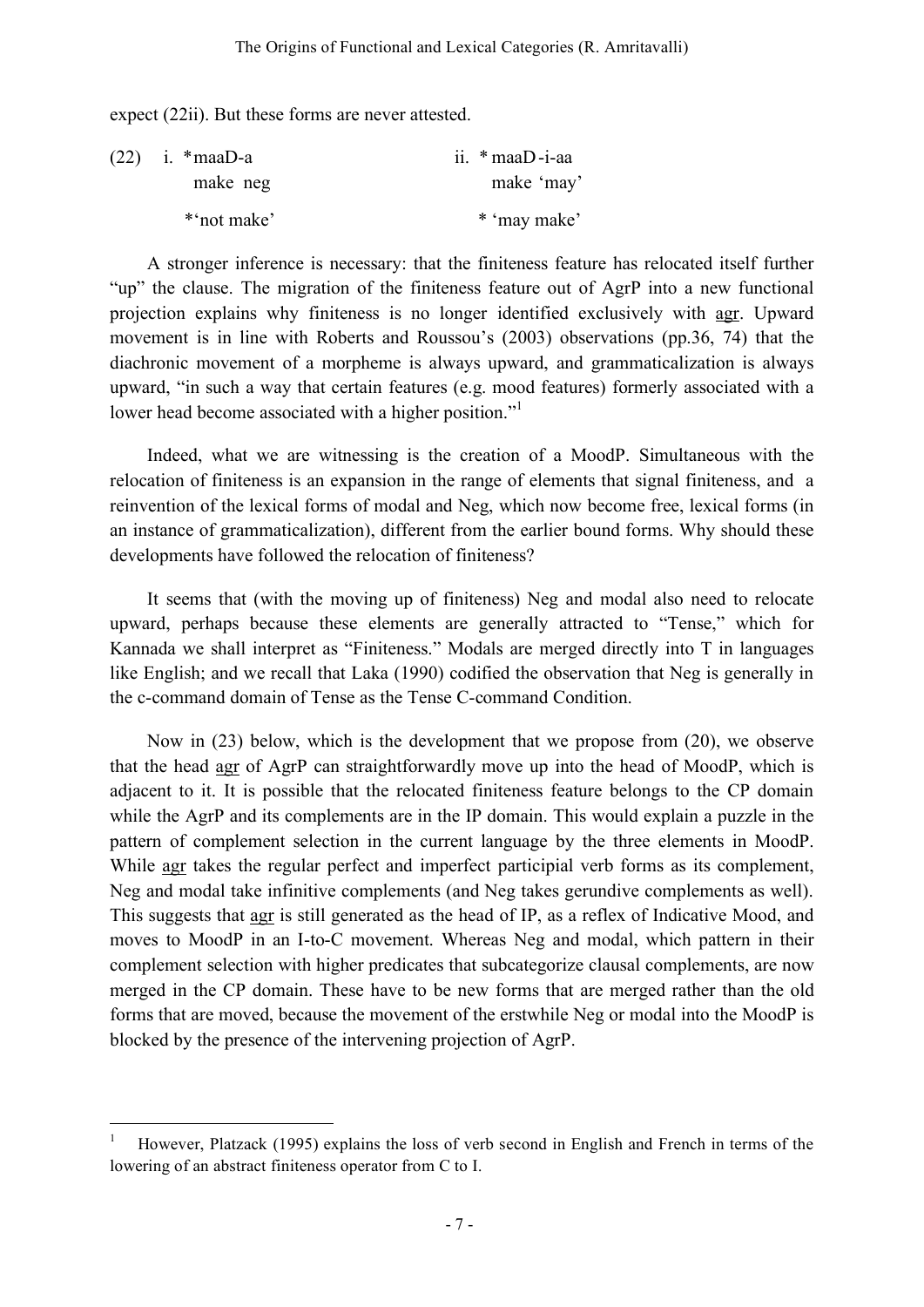



In short, with the relocation of the finiteness feature in a higher projection in the CP domain, it became necessary for Neg and modal also to relocate. But this could not be achieved through movement of the existing categories, across AgrP. Thus in the new clause structure, negation and modality had to be instantiated by the insertion of new lexical material into the MoodP by merge, rather than by move.

We propose that in the current language, AgrP is still the head of IP. We have reasons to believe that this head of IP in Kannada is categorially nominal. It is occupied by *agr* when the MoodP is specified as indicative; when the MoodP is occupied by Neg or Modal, the IP complement to these elements is a non-finite complement with a gerundive or infinitive head, both of which we surmise to be nominal functional categories.

#### 4. **Sub-clausal Levels of Functional Features**

With the relocation of finiteness in C, and with Neg moving up into C, a distinction developed in the language between finite and non-finite negation that had not existed earlier. Our account of this development has a bearing on the debate whether a full set of universal functional projections is always present in all languages, irrespective of whether these projections are lexicalized or not. Our evidence may favour a modification of the proposals of Cinque (1999). Strictly speaking, our data do not directly impact Cinque's proposals, which do not include any reference to the functional projection of Neg; but the absence of Neg from a putative set of universally ordered functional projections is in itself puzzling, given that negation is such a common and ubiquitous functional projection. We therefore shall take it that evidence from negation does bear on this debate. One issue (we have said) has been the occurrence of a set of projections with null functional heads in all languages, regardless of lexical evidence. Our concern however is slightly different. We question whether functional features must inevitably be realized as the heads of their projections, at a clausal level. Languages differ, it appears, in the levels at which functional features are realized in their clause structures. We propose (thus) that the existence of a full set of universal functional *features* in all languages does not entail the presence of a full set of functional *projections*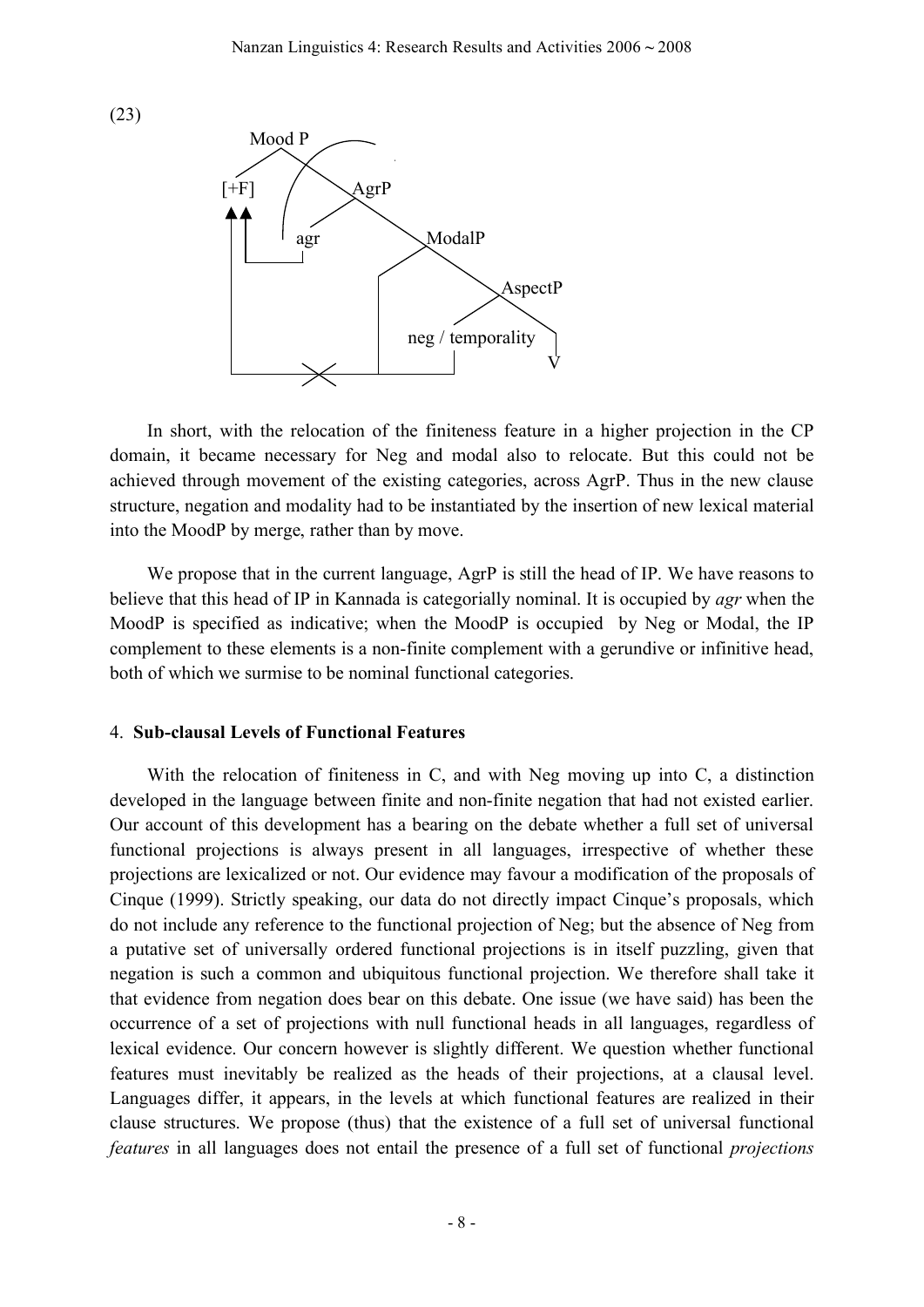headed by these features.

It is uncontroversial that "functional categories are present as features in the lexicon" (Roberts and Roussou (2003:6). That the sets of features and projections may not be coextensive, because bundles of features may be realized "syncretically" in a more inclusive functional head, and because there may be hybrid heads, has also been proposed by Giorgio and Pianesi (1997:13 ff.). We now suggest that syncretism may be typical of sub-clausal functional projections. An extreme manifestation of syncretism in a projection might be a lexically-fused feature at a lexical node, such as a negative feature in the words *seldom* or *regret*, or a dubitative "modal" feature in *doubt*. It is in terms of such alternative levels of realization of functional features that we propose to explain the change from non-finite negation to a combination of finite and non-finite negation in Kannada.

We are looking at two differences in negation between earlier and current stages in Kannada: the differentiation of Neg into finite *illa* and non-finite -*a*-; and the co- occurrence of negation with temporal aspect. Both these are features of the current language. Looking at the earlier verb forms in (17), the simplest description is that negation and temporal aspect occur in a shared clausal projection, which is why they are complementary distribution – they are in competition for a single position. What is the category in which these elements are instantiated? We shall maintain that it is the category of Aspect. One current definition of Aspect is that it is the internal temporal contour of an event; but "internal contours of events" need not be restricted to the temporal. In present-day Kannada, the participial and gerundive forms are specified with internal contours not merely for temporality but also for negativity; suggesting that negation in these nonfinite verbs continues to retain a categorial specification comparable to temporality.

Let us list current forms of the verbal participle, the gerund, and the relative participle, to illustrate this claim about negation and temporality. The temporal feature or morpheme in (24) must be for aspect; and it is a reasonable conjecture that this is the categorial specification for the negative feature or morpheme as well.

| (24) |           | verbal participle | gerund              | relative participle     |
|------|-----------|-------------------|---------------------|-------------------------|
|      | imperfect | maaD-utta         | maaD-uv-udu         | maaD-u-va               |
|      |           | 'doing'           | 'the doing'         | 'which $(I / )$ do'     |
|      | perfect   | maaD-i            | maaD-id-du          | maaD-id-a               |
|      |           | 'done'            | 'the done'          | 'which $(I /  )$ did'   |
|      | negative  | maaD-a-dee        | maaD-ad-du          | maaD-a-da               |
|      |           | 'not $do(ing)'$   | 'the not $do(ing)'$ | 'which $(I / )$ not-do' |

If negation is an aspect in (24), it is a reasonable conjecture again that this was also the category of the negative morpheme in the earlier language. The parallelism between temporal and negative elements now seen in the participles obtained earlier in finite clauses, where these participles occurred as complements to agr. Recall that the current language still has a temporal participial complement to agr; this has been a stable feature of the language.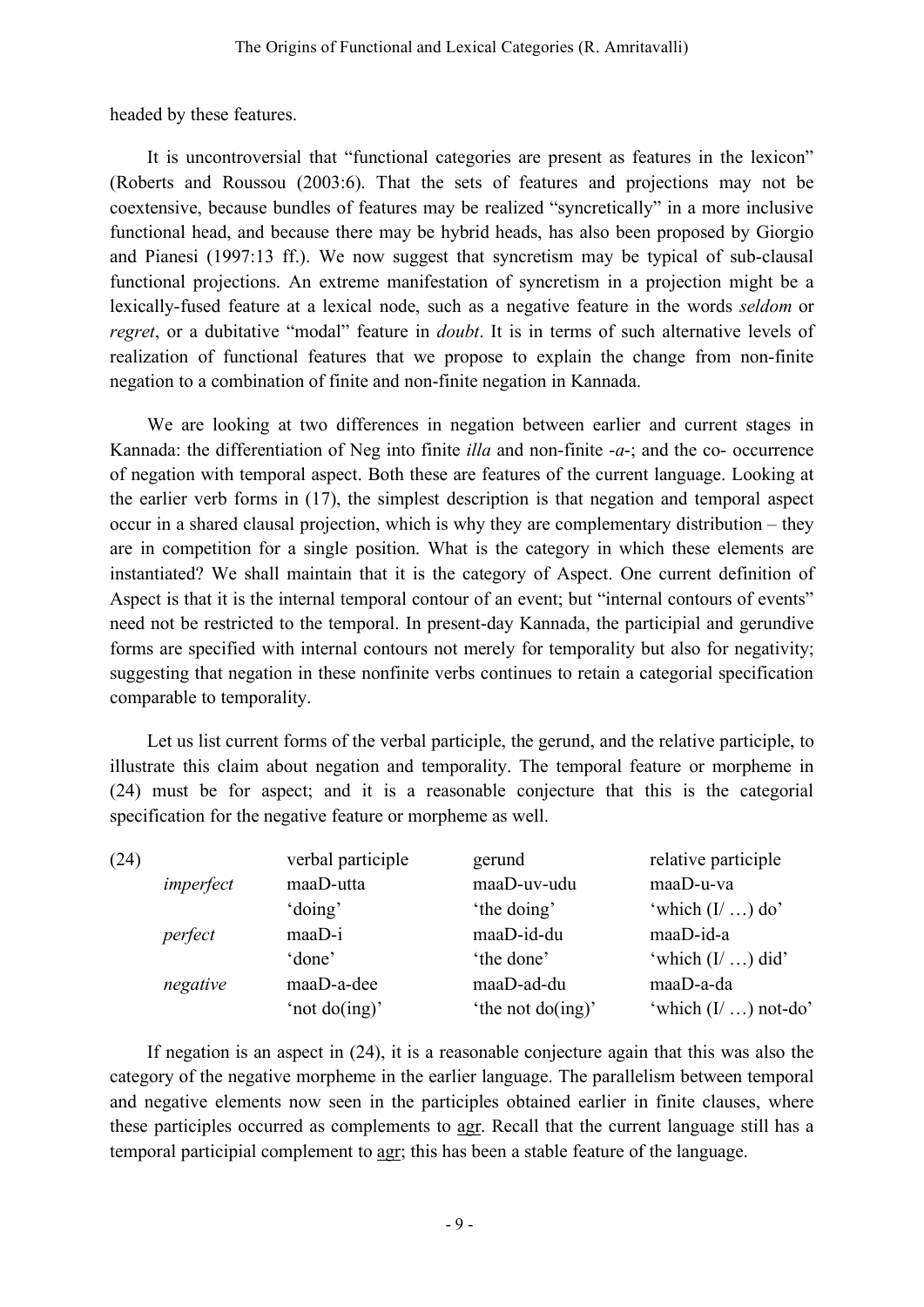To understand how participial negation could have had sentential scope, we may turn to English data such as the following:

- (25) This feature is *un*marked.
- (26) This feature is *not* marked.

Although (25) and (26) are "cognitively synonymous," the functional positions of *un*- and *not* are clearly very different in the syntax. *Not* is an IP-level projection; *un*- must occur perhaps within the VP, with a participial verb as its complement, even if we assume all morphology to be syntactic.

English participial negation is of course specified for aspect, while the Kannada participle is not. Thus the flavour of the Kannada participial negation is better illustrated with English sentences with adjectival predicates.

(27) He felt / seems / appears / is *unwelcome*. (= he does / did *not* feel / seem / appear to be …)

Thus the syntactic position at which sentential negation is instantiated depends on the nature of the predicate. Kannada clause structure historically consists of a participial complement to agr, and this clause structure does not host a Neg projection in the I system. Rather, there is a Neg projection "within" the participle, which is shared by temporal aspect. Aspect is fundamentally a feature of lexical semantics; there are predicates that are inherently durative or completive, for example. Our suggestion is that lexical semantic features include functional features such as negative (and 'modal' features such as dubitative). Beginning with cases of fully lexicalized aspect, then, we may have at the other end of the spectrum a series of functional categories, specialized for and headed by negation, modality, or temporal aspect. At these functional positions in the clause, negation and modality are commonly considered to be realizations not of aspect, but of mood. What the traditional nomenclatures such as *mood*  reflect (thus) may not be the substance of features, but the positions or domains of their realization. Mood appears to be a sentential, perhaps CP-level, category. Aspect is perhaps a VP category, an extended projection of V within the VP, when it is not just a lexical feature.

What we see is that between fully lexicalized functional features and individual functional projections for them is an intermediate level, illustrated in Kannada in (16-17), and in English in (25) and (27). At this level, features are located in their own particular, identifiable morpheme, but these morphemes are not located in functional projections in the IP.

# **5. A Relocation of the Temporal Aspect Feature**

We can ask one additional question about the historical change by which an aspectual position shared by temporal aspect and negation "unravelled." Negation and modal, we have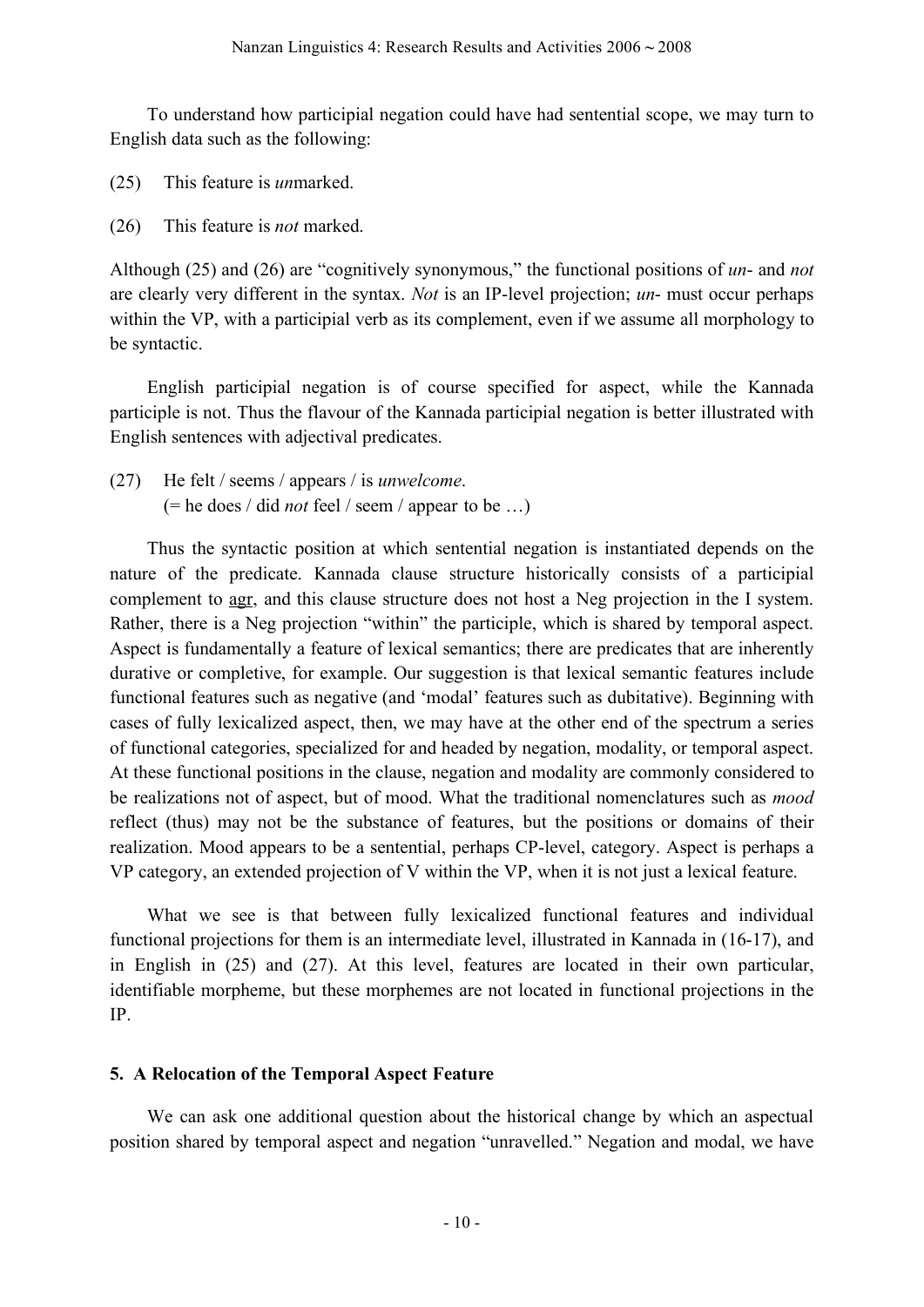said, moved up into the CP. Was temporal aspect not affected in any way? We suggest that it indeed was.

Historically, the temporal aspect morpheme was inseparable from "its" stem. This is why it could not occur in conjunction with negation: both the negative and the temporal aspect morphemes needed to take the verb stem as their immediate complement. But currently, the morphemes for temporal aspect can occur separated from the verb. Consider again the double negative constructions (13-14), and the negated infinitival (12), repeated below as (28-30).

(28) avanu<sub>i</sub>  $[Ø<sub>i</sub>$  bar- a -dee ira- lu ] prayatnisidanu he come-neg part. be- inf. tried

'He tried not to come.' (lit. 'to be without coming')

(29) avanu bar- a -dee ir- uva- du illa he come neg part. be- nonpst ger. neg

'He doesn't / won't not come.' (lit. 'he doesn't be without coming')

(30) avanu bar a -dee ir- -Ø -al illa he come neg part. be- past inf. neg

'He didn't not come.' (lit. 'he didn't be without coming')

In (29-30), negation occurs on the verb stem, which is "closed off" by participial morphology. The temporal aspect morphemes  $-w$ - (a complement of the gerund morpheme in (29)) and  $\varnothing$ (a complement of the infinitive morpheme in (30)) occur "supported" by a verb stem *ir*- 'be.' This very familiar phenomenon of a "stranded" affix requiring "support" is the expected and typical indication of an extended projection, and argues that the Aspect projection is now part of the I-system, a complement to Agr and "outside" the VP unlike earlier. This is how temporal aspect now co occurs not only with finite Neg *illa* but also with nonfinite Neg *aa*. In this re-articulation of aspect into the I system from the VP we are perhaps witnessing the first step towards the development of Tense in this language.

# **6. Roots, Functional Structures and Lexical Categories**

In the second section of this paper, I turn to an old question in Dravidian linguistics – are there adjectives in Dravidian? This question is actually part of a larger current debate, cf. Baker (2003). Arguments in this debate often point to the existence of words that *function* as adjectives, in languages that putatively lack this category. They also sometimes reduce to a claim like: "(Chichewa) … has approximately six words that behave like true adjectives…" (Baker 2003:247). But the attempt to "prove" that all languages have the lexical category "adjective" seems to us to be beside the point. The fact is that the existence of adjectives appears to be susceptible to debate in a way the existence of nouns and verbs is not. Thus Hale and Keyser note (2002:13-14) that the adjectival and prepositional functions may be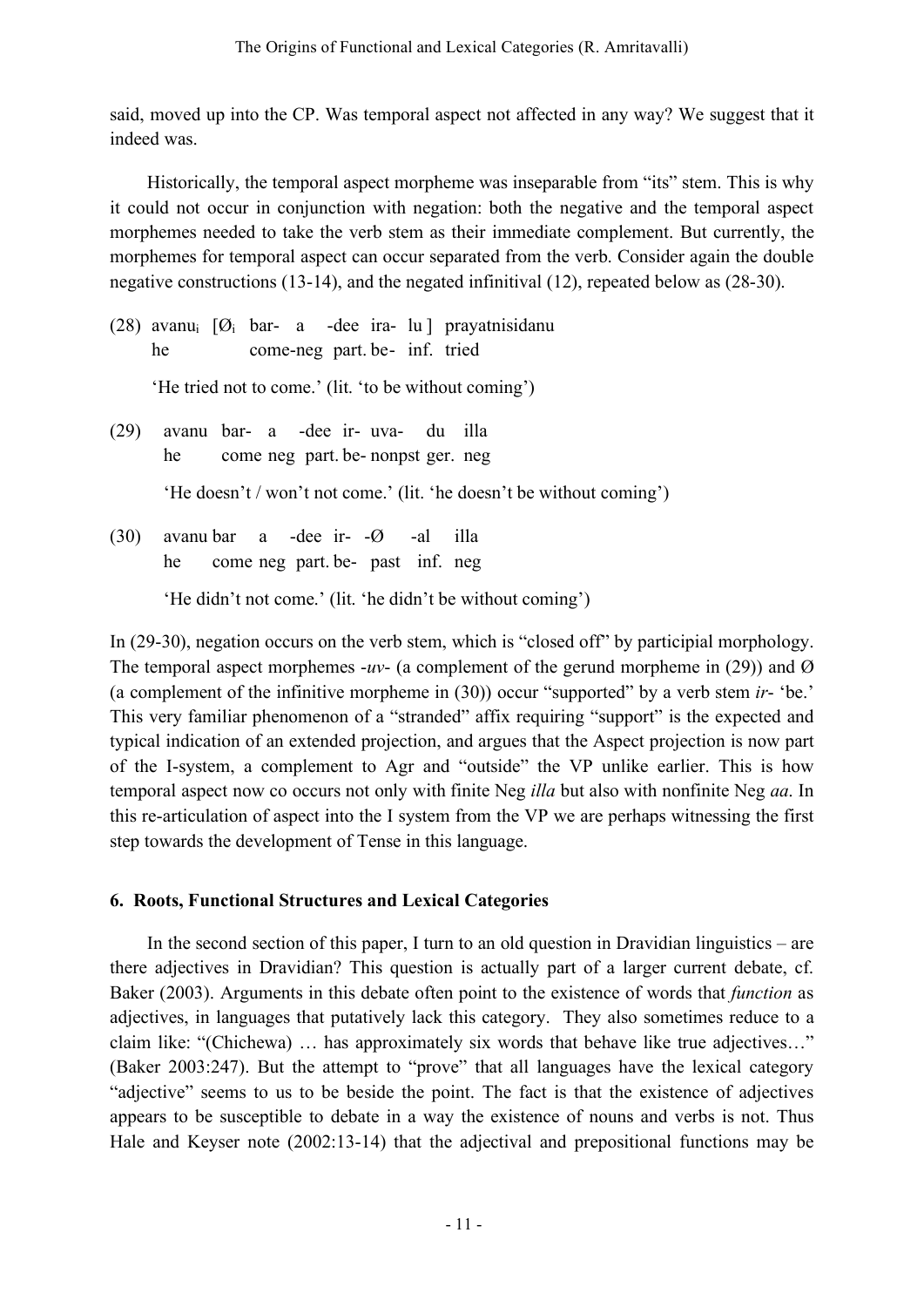performed in some languages by V or N, citing the examples of Navajo and Warlpiri. Suppose, therefore, we begin our inventory of lexical categories with the features [+/ substantive], [+/-predicative] of Chomsky (1970). If we then take an approach in the spirit of Distributed Morphology, that lexical category is not anteriorly specified, but that a stem acquires a category by virtue of the functional category that it is a complement of, we can ask: What functional structures must occur to allow us to recognize the lexical category "adjective"? What nodes of lexico-functional structure are lexicalized to yield an "adjective," and what observable consequences in sentence structure follow from such a lexicalization?

(The hypothesis of Distributed Morphology (Marantz 1997, and others) is that the traditional terms *noun*, *verb*, *adjective* have no universal significance, and are derivable from syntactic configurations. The different "parts of speech" can be defined as a single "Rmorpheme" type, Root, in certain local relations with category-defining "f-morphemes." Thus a noun or a nominalization is a Root whose nearest c-commanding f-morpheme or licenser is a Determiner; a verb is a Root whose nearest c-commanding f-morphemes are v, Aspect and Tense; without Tense, a Root is a 'participle.')

We shall argue that an adjective is a noun that incorporates a preposition; and that prepositions arise in the course of the destabilization of case systems. Thus we suggest an implicational relation between the lexical categories "adjective" and "preposition." We shall also see that the notions "predicative noun" and "adjective" appear to be morphologically – or functional-categorially – signalled in a unified way in Kannada, and perhaps in English as well.

# **7. The Kannada 'Adjective'**

Adjectives in Kannada are syntactically and morphologically difficult to distinguish from nouns. They take the same range of specifiers *yeSHTu/iSHTu/ aSHTu* 'how much/ this much/ that much' and intensifiers (*bahaLa* 'very much,' *svalpa* 'a little,' *tumba* 'a lot,' *saakaSHTu* 'enough, quite a few').

- (31) yeSHTu / iSHTu / aSHTu mane -(gaLu) how many / these many / those many house (pl.) 'how many / these many / those many houses' (32) yeSHTu / iSHTu / aSHTu doDDa /oLLeya
	- how much / this much / that much big good

'how / this / that big'

In the comparative construction, there is no inflection on the adjective. The adjective (moreover) can only occur within a noun phrase, or with a nominal inflection (that must appear also on predicative adjectives).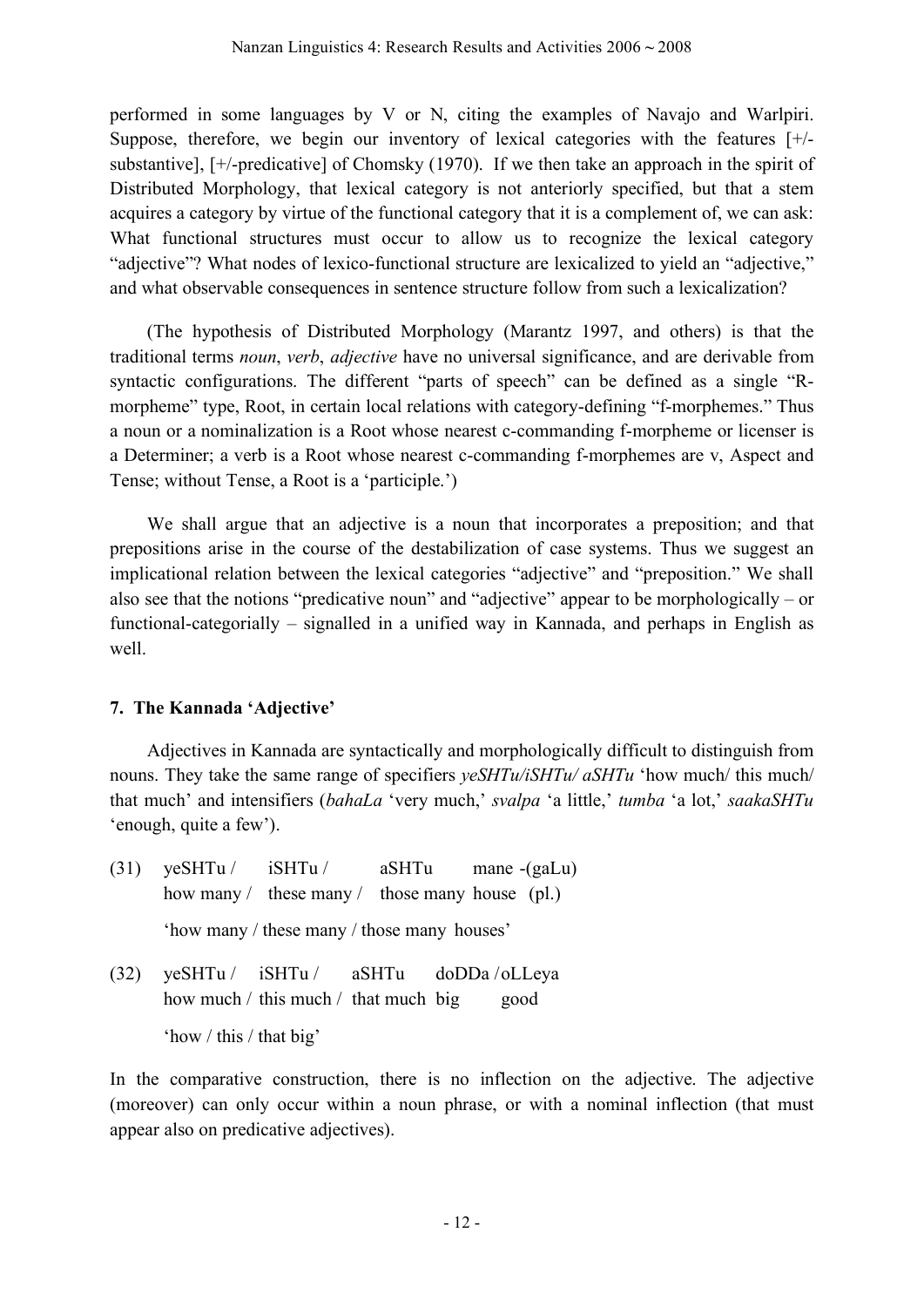(33) idu ad -akke inta doDDa mane / doDDa -du this that dat. Compar. big house big 3n.sg.

'This is a bigger house than that / (a) bigger (thing) than that.'

Indeed, Bhat (1994: 26) notes an interesting dialectal fact. In (34) below, there is no adjective at all in the comparative construction:

(34) avanu nana -g -inta tamma he I dat. Compar.younger brother

'He is younger than me.' (lit. 'he is a younger brother than to me')

We may contrast (34) with (35), where the noun has its usual nominal interpretation in the same dialect.

(35) avanu nana -ge tamma

he I dat.younger brother

'He is my younger brother.' (lit. 'he is a younger brother to me')

(Bhat's data here argue against his own claim that the comparative construction is possible only if *an adjective occurs within* the noun phrase: i.e. that the construction somehow makes reference to the category "adjective," even though its structural expression is purely through morphological marking of the noun.)

# **8. Deriving the Category 'Adjective'**

Suppose (thus) we entertain the idea that Kannada has no adjectives, but only nouns. What consequences would this have for the grammar? Our claim (Amritavalli and Jayaseelan 2003) is that it leads to the occurrence of dative case-marked experiencers. Consider the sentences (36-37).

- (36) nana -ge koopa ide I dat. anger be 3n. 'I have anger.' (lit. 'to me anger is')
- (37) ida -kke ondu muccaLa ira-beeku this dat. one lid be -must
	- (i) 'This must have a lid.' (lit. 'to this a lid must be')
	- (ii) 'There must be a lid to this.'

The dative case on the experiencer in (36) or possessor in (37) has received much attention in the literature. But note that there is another interesting property of this construction: the experience in (36) is a noun and not an adjective. The Kannada example (36) thus contrasts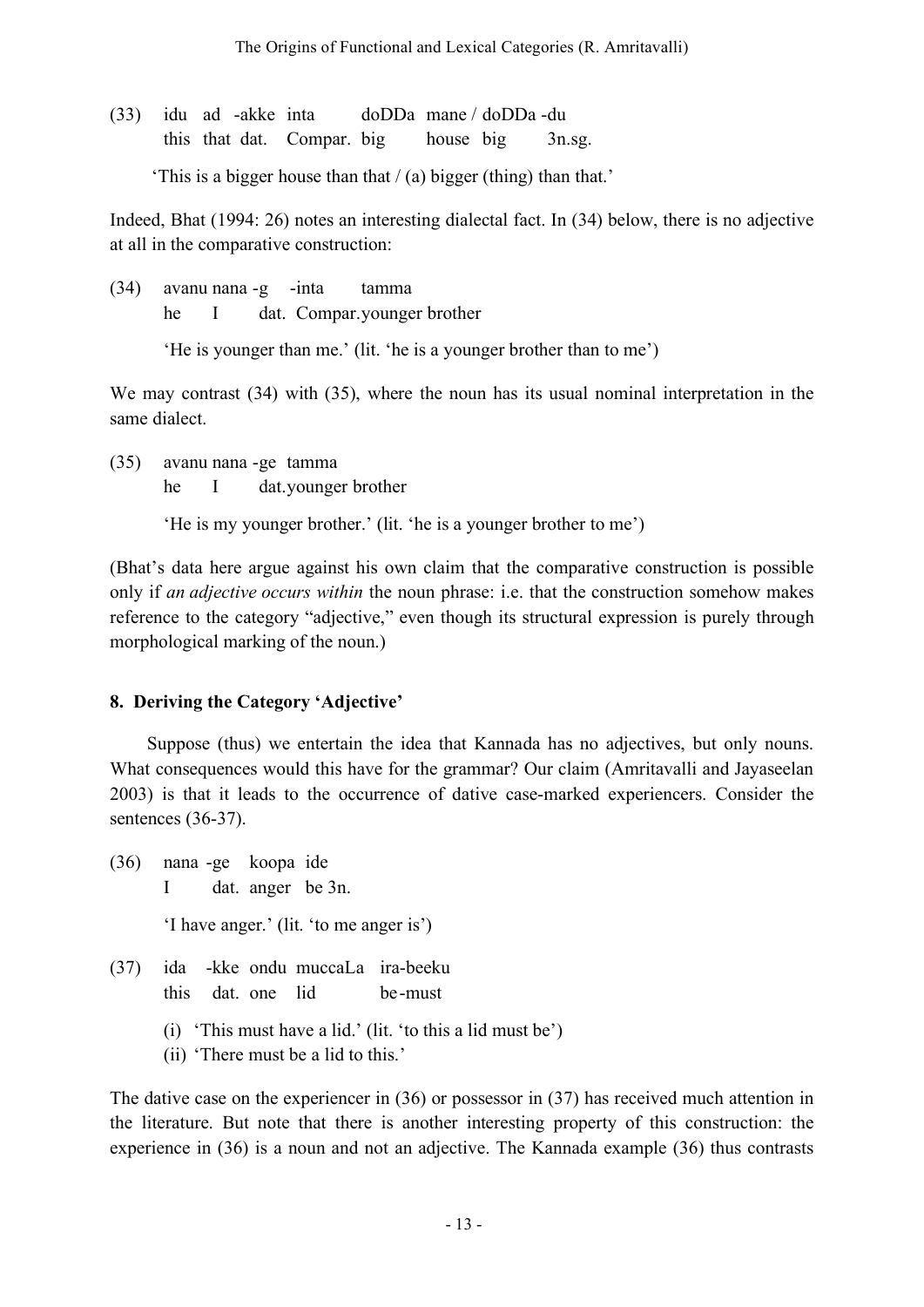with the English (38), where the predicate is an adjective.

(38) I am angry.

Considering now (37), a second point to notice is that the English possessive construction, as translated in (37i), has a verb *have* where Kannada has the verb *be*. There is no verb *have* in Kannada. Interestingly, there is a vestigial possessive construction in English with the verb *be*, which mimics the dative possessor construction: cf.  $(37ii)$ .

We thus see that languages have three ways of expressing the experiencer/possessor – experience/possession relation:

- (39) Dative noun phrase BE experience noun : '…is a pleasure to me …'
- (40) Nominative noun phrase  $BE \text{adjective}$ : 'I am happy ...'
- (41) Nominative noun phrase  $HAVE$  noun : 'I have pleasure in ...'

Noticing both that English has a vestigial dative of possession, and that Kannada lacks the verb *have*, we drew on an analysis of Kayne (1993) that the verb *have* is a *be* that incorporates a preposition. (Kayne's proposal was itself grounded in work by Freeze (1992) and Szabolcsi (1983).) The Hungarian possessive construction has a verb that can be translated as *be*. It takes a single DP complement, which contains the possessive DP. The possessive DP occurs lower than the D-zero head of the complement of *be*. The full structure is (42):

(42) … *van*  $\lceil p \rceil$  Spec  $D^0$   $\lceil \text{DP}_{\text{poss}} \rceil$  [AGR<sup>0</sup> QP/NP]]]

If DP<sub>poss</sub> stays *in situ*, it has nominative case, licensed by  $AGR^0$ . But it can move to Spec D<sup>0</sup>. The moved DP<sub>poss</sub> gets dative case. When  $D^0$  is indefinite, DP<sub>poss</sub> must obligatorily move (if  $D^0$  is definite,  $DP_{poss}$  may or may not move). The dative-marked possessive DP can also move entirely out of the larger DP.

Kayne proposes that the English possessive construction has a similar structure. There is an abstract copula BE that takes a DP complement. He assumes the head of this DP to be a non-overt "prepositional" D, represented as  $D/P_e^0$ . The structure is:

(43) … BE  $[pP \text{ Spec } D / P_e^0 \text{ } [DP_{poss } [AGR^0 \text{ } QP/NP]]]$ 

In English,  $AGR<sup>0</sup>$  cannot license nominative case on the possessive DP, which moves to Spec of  $D/P_e^0$ . But English having lost dative case, the latter cannot license case, so the possessive DP moves further up to get nominative case in Spec, IP. The "prepositional"  $D/P_e^0$  adjoins to BE, and is spelt out as *have*.

The Amritavalli and Jayaseelan (2003) analysis was the following. Suppose we recast Kayne's analysis in terms of the proposals of Hale and Keyser (1993) regarding lexical relational structures (LRSs), wherein thematic functions are defined by configurational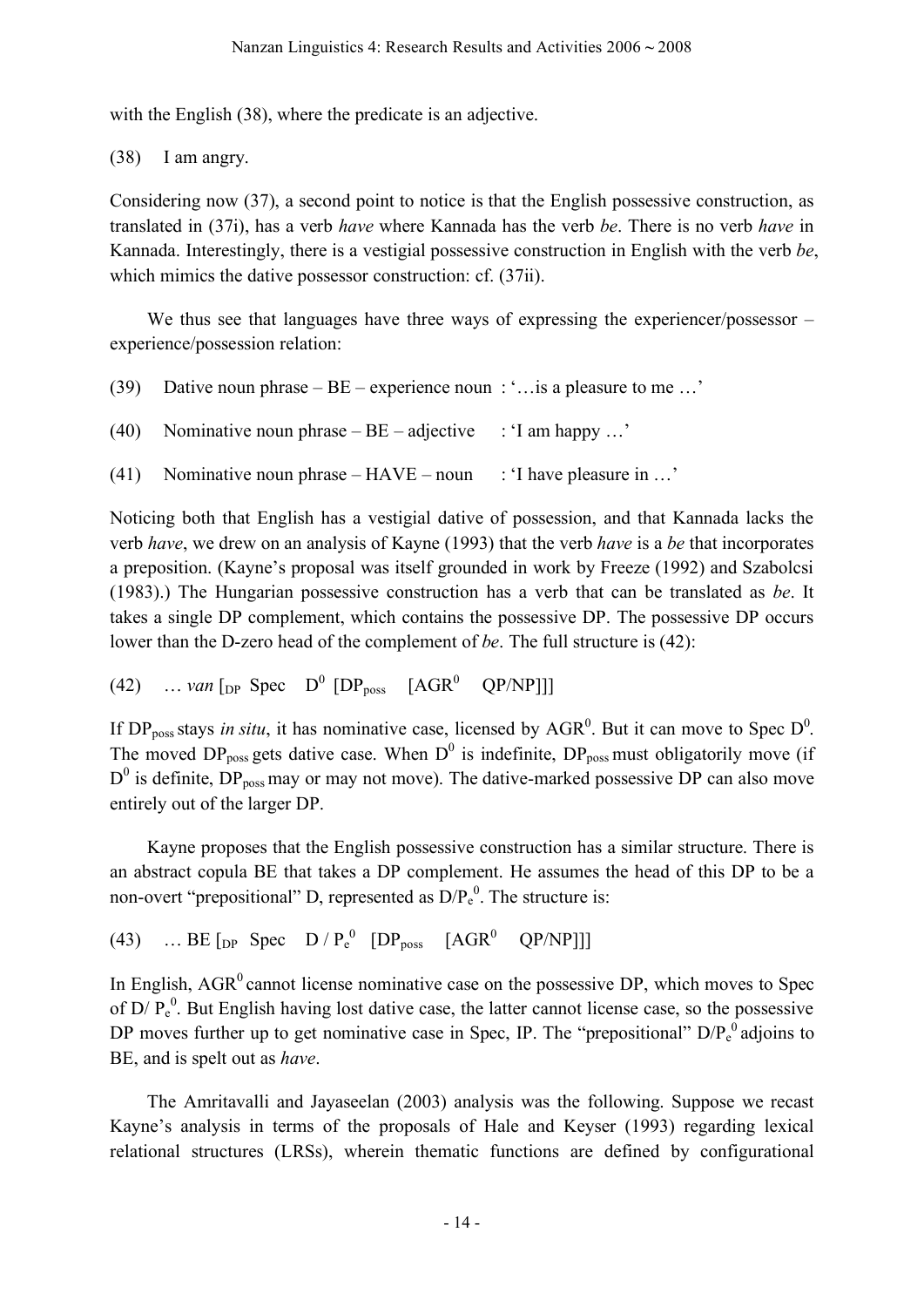positions in the LRS. Let us assume that functional projections are not part of the LRS. Then we omit the projections  $AGR^0$  and  $D/P_e^0$ , and represent the possession or experience relation as holding between two entities that occur as the Spec and complement of a 'relational' head, notated here as  $P_{rel}$ :

$$
(44) \quad ... \text{ BE } ... \text{ [ReIP } DP_{poss/exp} \text{ [ } P_{rel} \text{ QP/NP}]]
$$

This structure must occur in the context of functional categories  $AGR^0$  and  $D/P_e^0$ . Suppose we separate the D and P heads, with D standing for definiteness and P assigning dative case. (Recall that dative case *must* occur even when D may not even be projected, i.e. when the DP is indefinite.) We may then linearize these heads above the LRS in the following way. From the Hungarian word order, we know that the possessive DP gets nominative case *in situ*. When the DP is indefinite, it *must* move, and must receive dative case when it moves. We can thus order the functional projections in the order AGR<sup>0</sup>,  $D^0$  and  $P^0$  from right to left (we rename  $P^0$ , for clarity,  $P_{dat}^0$ ):

(45) BE  $[$  pp Spec  $P_{dat}^0$   $[$   $]$   $[$   $]$   $]$   $[$   $]$   $[$   $]$   $[$   $]$   $[$   $]$   $[$   $]$   $[$   $]$   $[$   $]$   $[$   $]$   $[$   $]$   $[$   $]$   $[$   $]$   $[$   $]$   $[$   $]$   $[$   $]$   $[$   $]$   $[$   $]$   $[$   $]$   $[$   $]$   $[$   $]$   $[$   $]$   $[$   $]$   $[$ 

We have suggested above that the  $D^0$  need not be generated if the possessed entity is indefinite (as it is in the Experiencer Dative construction). The  $AGR<sup>0</sup>$  might also be optional (in the absence of nominative possessors). Thus we obtain the structure (46):

(46) BE  $\left[$  pp Spec  $P_{dat}^{0}$   $\left[$  Relp DP<sub>poss/exp</sub>  $\left[$  P<sub>rel</sub> QP/NP]]]

In languages where Case is active,  $P_{dat}^{0}$ , which "licenses" a dative Case in its Spec position in Kayne's analysis, is probably a Case element (K); it is the head of a Case Phrase  $\text{KP}_{\text{dat}}^0$ . Regarding Kayne's proposal that this element adjoins to BE to yield *have*, we suggested that this kind of "absorption" takes place only when Case is destabilized in the course of syntactic change (op. cit.: 66ff):

"…when Case is destabilized, two things tend to happen. One is the creation of a new syntactic category P(reposition). We can conceive of this development as follows: when the head of the Case Phrase (KP) becomes null  $({\cal G})$ , the language develops a higher projection headed by P, which is "paired with" the KP (see Kayne 2003: ex. (57)). (footnote omitted)"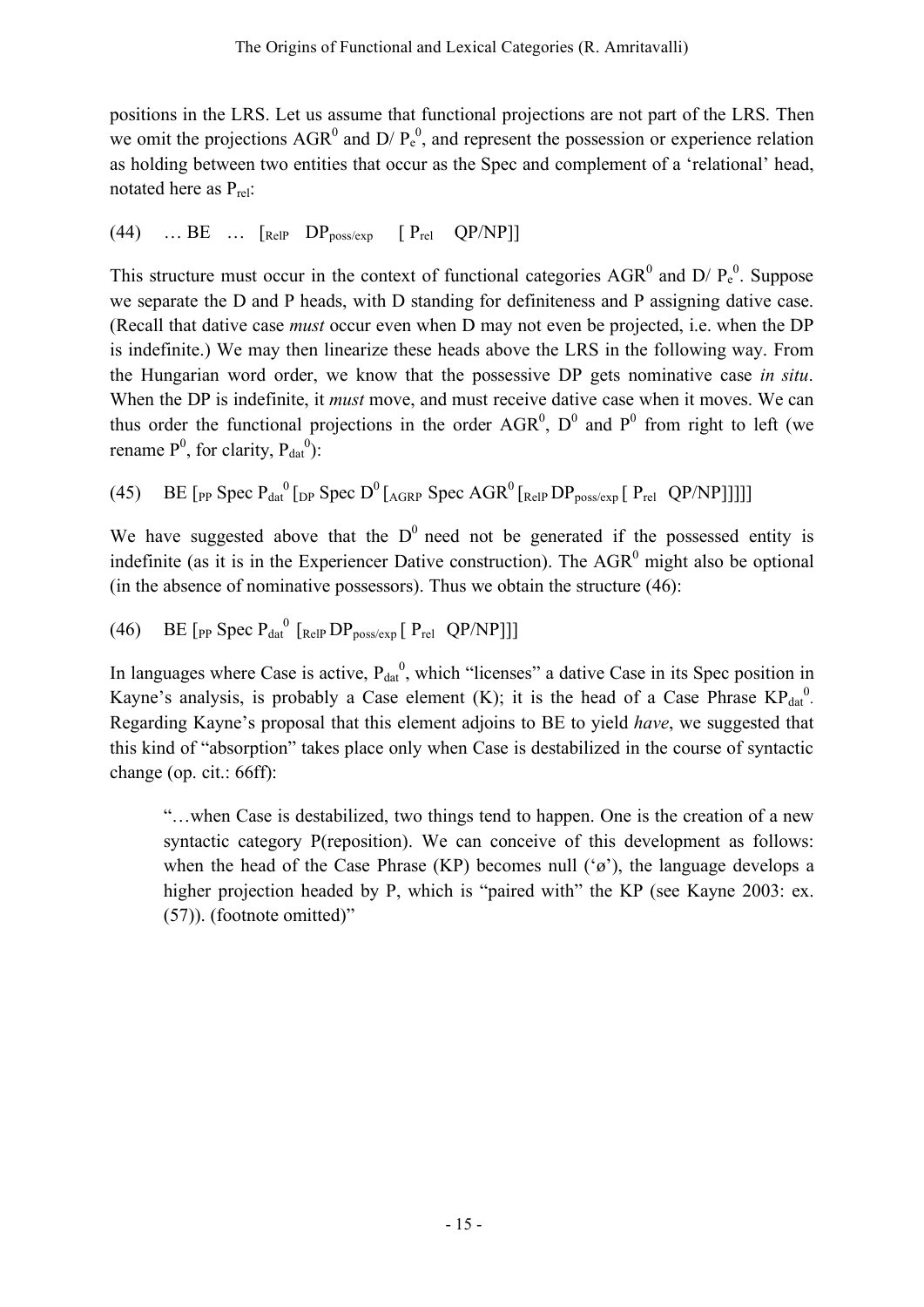

A second thing that can happen when Case is destabilized (we said) is the "absorption" of Case into existing lexical categories. Consider (48), which is a diagrammatic representation of (46), but with the change that  $P_{dat}$  has been replaced by  $K_{dat}$ :



The Kayne claim is that in English, the dative Case assigning element – his  $D/P<sup>0</sup>$ , which for us is  $K_{dat}^0$  – adjoins to BE and we get *have*. We suggested that something else can happen in (48): when NP consists of only an N, it may adjoin to  $K_{dat}$  ("picking up" the intervening head P on the way) and be realized as an adjective. (Thus what we call Adjective is Noun incorporated into Case.)

Recent work suggests that whether dative case is absorbed into BE to yield *have –* the possessive construction; or N absorbs into dative case – the adjective formation, depends on whether or not we generate the D-head and its "pair," a NumP. Evidence from languages with dative Experiencers but genitive Possessors, such as Hindi, suggests that these thematic functions should be differentiated; and that Possessors differ from Experiencers in requiring a Number projection. If so, the Kaynean structure (43) is essentially correct for Possessor NPs: with the modification that the generation of a  $D/P<sup>0</sup>$  as a complement to BE would also generate a NumP complement. This structure would incorporate the dative into BE to yield *have*.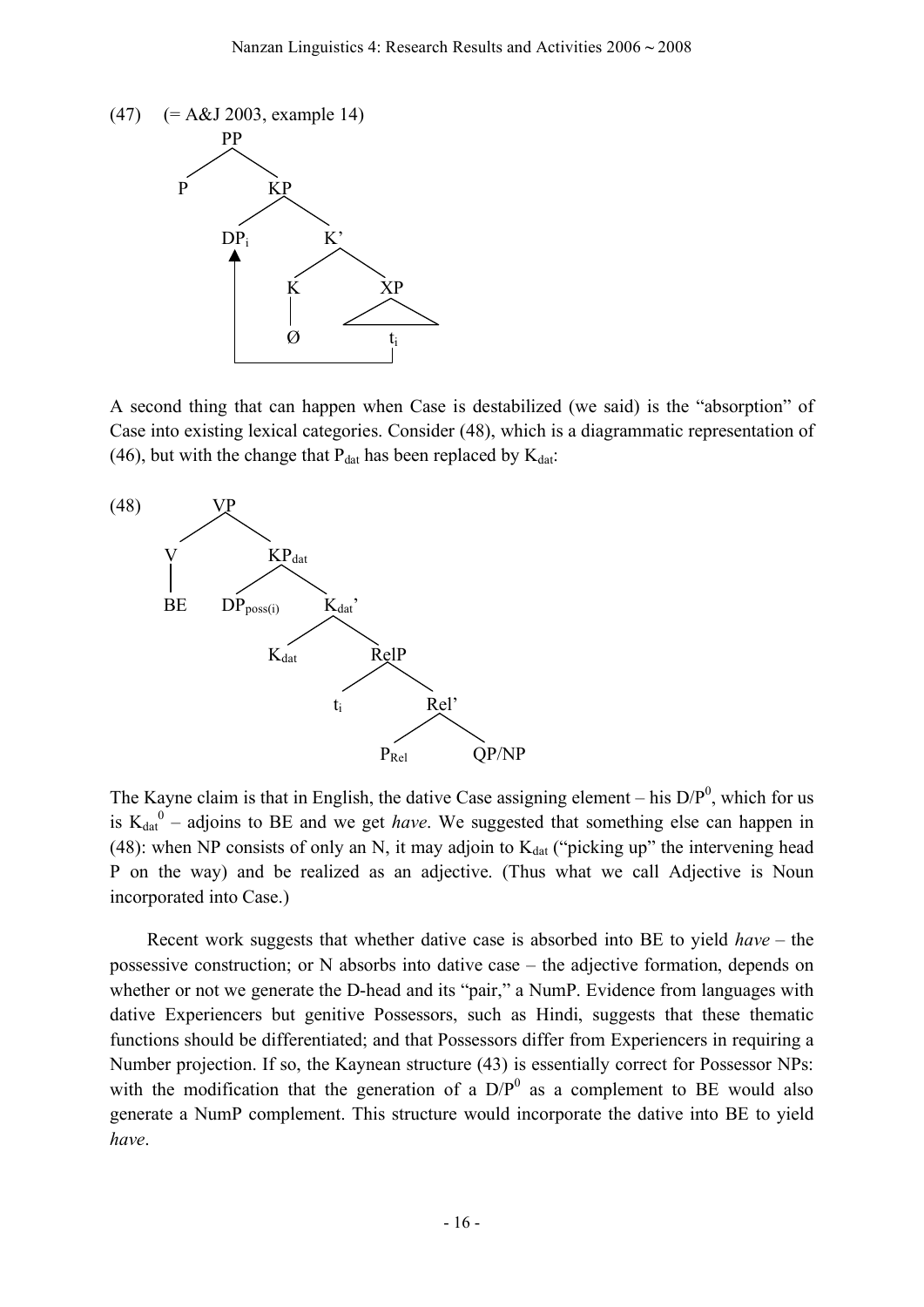But the structure for Experiencer datives would be (48), as suggested in our earlier work. It would not project  $D^0$ , and the indefinite noun would incorporate into the prepositional case.



The hypothesis that the incorporation of a noun into a prepositional dative case yields an adjective explains a fact noted in Kayne (1993:112), namely that *have* cannot take an adjectival complement:

(50) John was / \*had unhappy.

If *have* is derived from *be*, it is prima facie surprising that it cannot take an adjective as its complement. But now we see that it is the same case feature that incorporates into BE to yield *have*, or into a noun to yield an adjective.

We can shore up this account with facts such as the following. There are in Kannada a few adjectives where the dative morphology on a nominal base is transparent. (Kannada appears to have vestigial adjectives, just as English has a vestigial experiencer dative construction.) These adjectives occur (as predicted) with nominatives, whereas the corresponding nominals occur with datives.

(51) idu udda-kke / yetra -kke id-e this-nom. long -dat. height-dat be-3nsg

'This is long / high.' (lit. to a height; cf. English 'at a height')

(52) ida -kke udda / yetra saaladu this -dat. length height not enough

'This lacks length / height.'

We can also point to predicative adjectives in English like *asleep* deriving from the P-NP "at sleep," a relation still manifest in doublets such as *grow high/ grow to a (great) height* or *be high/ be at a height*.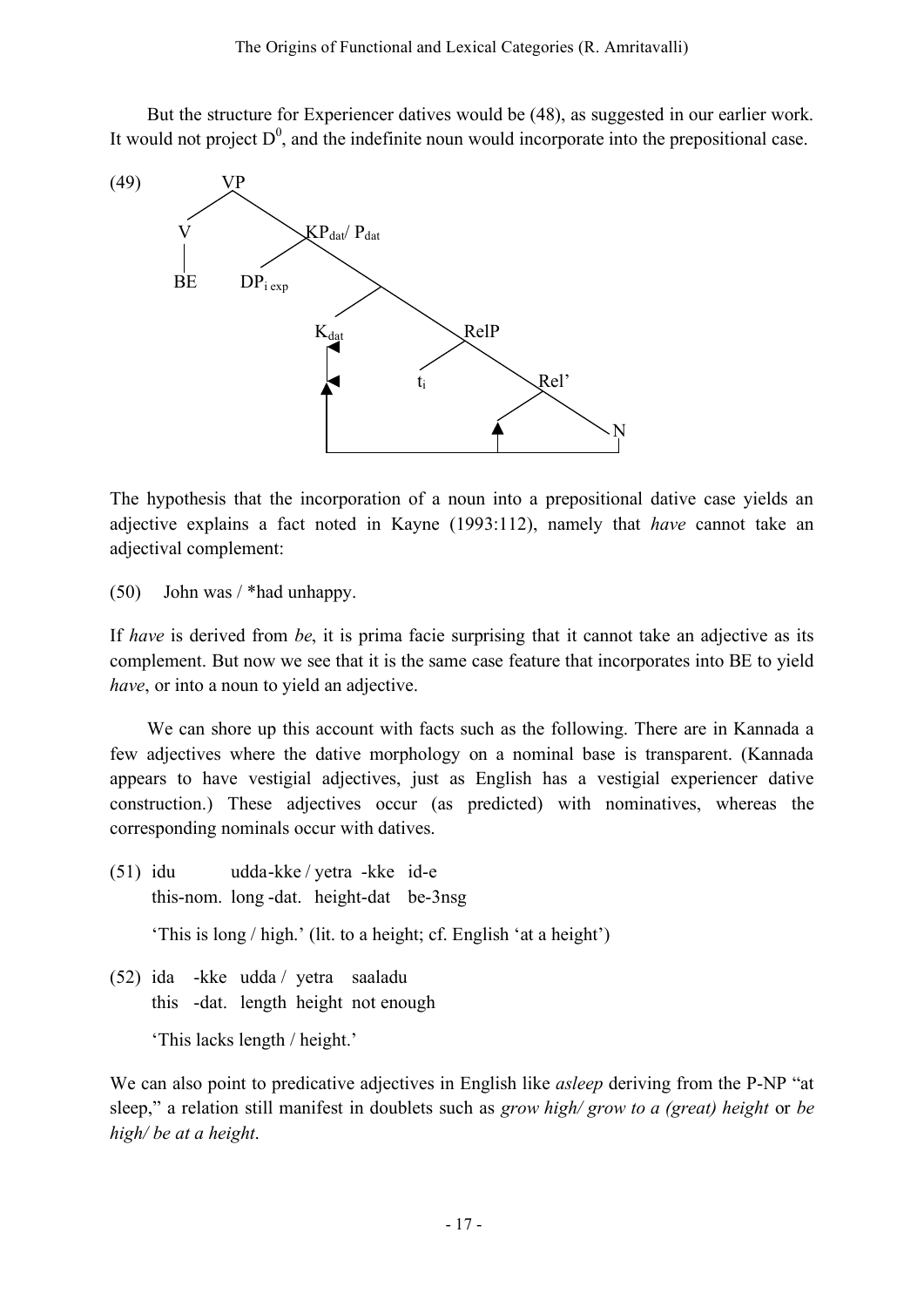But an interesting way to view this claim (that an adjective is a noun that incorporates a case or preposition) is to consider the converse proposition: that an "oblique" noun is in some way an adjective.<sup>2</sup> Consider now the following "predicate nominals" in English:

- (53) We elected John president.
- (54) We consider John a genius.
- (55) John acts as / is a villain in this movie.

It is often possible to optionally mark these predicate nominals in English with *as*. In Kannada, such nouns are obligatorily marked with -*aagi*, historically the perfect participle of the verb *aagu* 'happen, become.'

- (56) naavu John-anna president-aagi kuurisidevu. we John-acc. president-*aagi* made-sit 'We elected John (as) president.'
- (57) naavu John-anna genius-aagi tiLididdiivi. we John-acc. genius-*aagi* have thought 'We consider John a genius.'
- (58) John ii sinima -dalli villan -aagi akT maaDiddaane John this cinema -loc. villain-*aagi* act has done

'John has acted as a villain in this movie.'

The interesting fact is that -*aagi* is a productive derivational suffix in Kannada that derives adjectives or adverbs from nouns. Thus consider the following data:

- (59) avaru sukha -vaagi iddaru. they happiness-*aagi* be 3m/fpl 'They were happy.' (lit. they were happiness having-happened) (60) id- anna bhadra-vaagi iDu. bhadra-vaagi hoogu.
- this acc. safety -*aagi* keepimp.safety -*aagi* go imp. 'Keep this safe. Go safely.'

 <sup>2</sup> The observation that the Amritavalli and Jayaseelan (2003) claim amounts to saying that an adjective is an oblique noun is due to Vineet Chaturvedi (p.c.).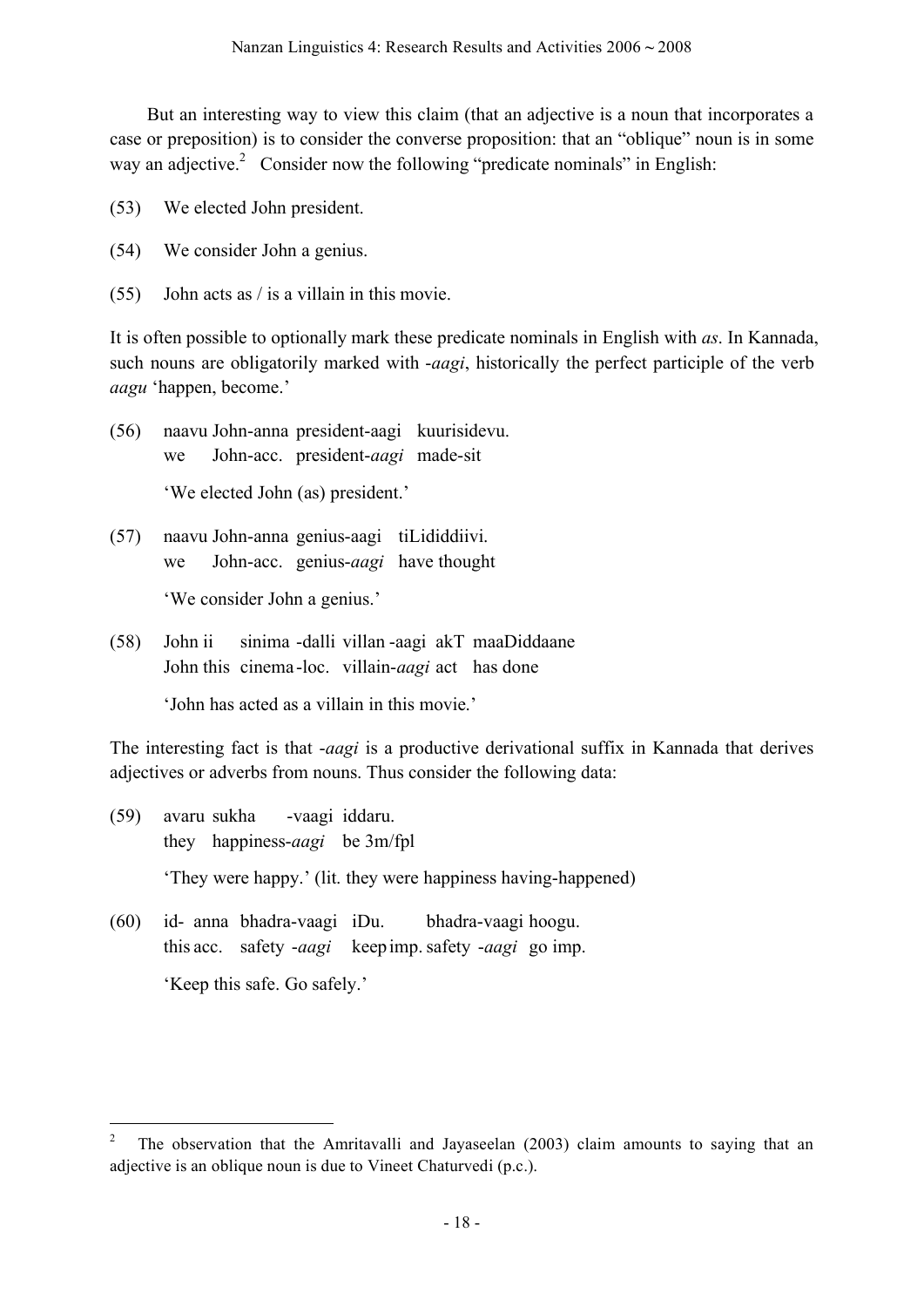(61) idu nija. idu nija -vaagi chenn -aagi ide. heNN -aagi huTTi … this truth this truth-*aagi* goodness-*aagi* be 3nsg female-*aagi* born 'This (is the) truth. This is truly good. Born a woman, …'

In the light of these data, it is interesting that the English preposition *as*, which optionally appears with predicate nouns, appears also in the English comparative construction (*as) Adj as Noun*. I.e. the same P takes as its complement A and N, highlighting the predicative status of the N.

### **References**

- Amritavalli, R. (2004) "Some Developments in the Functional Architecture of the Kannada Clause," in V. Dayal and A. Mahajan, eds., *Clause Structure in South Asian Languages*, Kluwer Academic Publisher, Boston, 13-38.
- Amritavalli, R., and K. A. Jayaseelan (2005) "Finiteness and Negation in Dravidian," in G. Cinque and R. S. Kayne, eds., *The Oxford Handbook of Comparative Syntax*, Oxford University Press, New York, 178-219.
- Amritavalli, R., and K. A. Jayaseelan (2003) "The Genesis of Syntactic Categories and Parametric Variation," in H. Yoon, ed., *Generative Grammar in a Broader Perspective: Proceedings of the 4th GLOW in Asia 2003*, Hankook, Seoul, 19-41.
- Baker. M. C. (2003) *Lexical Categories: Verbs, Nouns and Adjectives,* Cambridge University Press, Cambridge.
- Bhat, D. N. S. (1994) *The Adjectival Category: Criteria for Differentiation and Identification,* John Benjamins, Amsterdam.
- Chomsky, N. (1970) "Remarks on Nominalization," in R. Jacobs and P. Rosenbaum, eds., *Readings in English Transformational Grammar*, Ginn, Waltham, Mass, 184-221.
- Cinque, G. (1999) *Adverbs and Functional Heads: A Cross-linguistic Perspective,* Oxford University Press, Oxford.
- Emonds, J. E. (1985) *A Unified Theory of Syntactic Categories,* Foris, Dordrecht.
- Freeze, R. (1992) "Existentials and Other Locatives," *Language* 68, 553-595.
- Giorgi, A. and F. Pianesi (1997) *Tense and Aspect: From Semantics to Morphosyntax.* Oxford Studies in Comparative Syntax, Oxford University Press, Oxford.
- Grimshaw, J. (1991) "Extended Projection," ms., Brandeis University.
- Hale, K. and S. J. Keyser (2002) *Prolegomenon to a Theory of Argument Structure*. MIT Press, Cambridge, Mass.
- Kayne, R. (1993) "Toward a Modular Theory of Auxiliary Selection," *Studia Linguistica* 47, 3-31. [Included in R. Kayne *Parameters and Universals*, Oxford University Press, New York, 107-130. Page references to this volume.]
- Laka, I. M. (1990) *Negation in Syntax: On the Nature of Functional Categories and Projections*, Ph.D. dissertation, MIT.